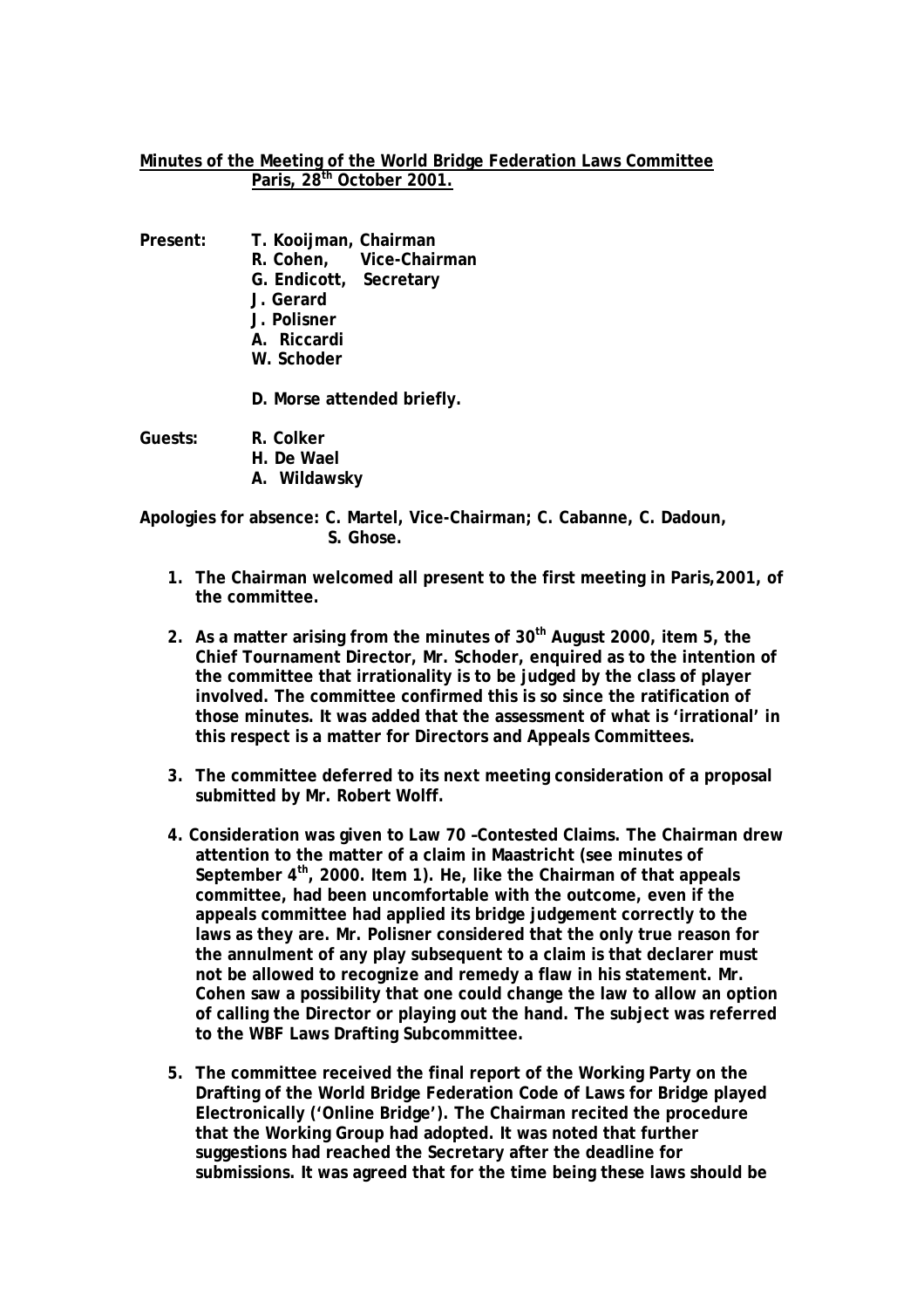**reviewed annually and that the suggestions in question should be examined in the coming year. The Laws as presented to the committee were approved for submission to the WBF Executive Council with an invitation that it agree to ratify the Code and to authorize its promulgation worldwide. The Laws Committee also believed that the Executive Council would wish to determine the status of these laws. When distributing the new Code the Laws Committee proposes to invite Game Providers to send their further comments after obtaining experience in their operation.** 

**Mr. Riccardi recorded a suggestion that many of the problems of the online game could be resolved if the software did not disclose a player's call or play to his partner until the LHO has made his call or play.** 

**6. There was a discussion concerning the situation under Law 15C when the correct pair is seated and one of them makes a call for which no bridge reason can be perceived. It was agreed that such action is not acceptable and a Director who forms the opinion that there is no demonstrable bridge reason for a call by the incoming pair is authorized to treat this as a violation of Law 74A2.** 

**[Secretary's note: the committee was aware of debate concerning a pair who might open 7NT when substituted at the table for an incorrect pair, with the implication that the purpose was to avoid playing the board.]** 

**The Secretary stated his view that the law can act unfairly to the side that remains seated when it requires them to repeat the same calls against different opponents. The committee referred this question to the Laws Drafting Subcommittee.** 

**7. It was agreed that when declarer calls for a card from dummy that is a revoke card, dummy may enquire of declarer concerning his possible revoke under Law 42B1.** 

**[Secretary's note: the above is amended wording as agreed in the meeting of 30th October; it makes it clear that a dummy who has lost his rights is not barred from making such an enquiry in relation to declarer's play from dummy.]** 

- **8. Consideration was given to the experience of the operation of screen procedures. The Chairman offered a thought that when North pushes the tray through the screen bearing an irregular call by East this should constitute acceptance of East's call provided that it is not inadmissible. The Chief Tournament Director was invited to submit a draft that would meet his objections to some present regulations and which could be either incorporated in the laws or recommended to regulating authorities.**
- **9. A paper on psychic action prepared by the Secretary was referred to the Systems Committee.**
- **10. It was agreed that when a concession is made by a defender of a number of tricks, thereby claiming the complement of the remaining tricks, if the defender's partner immediately objects to the concession, under Law 68B**